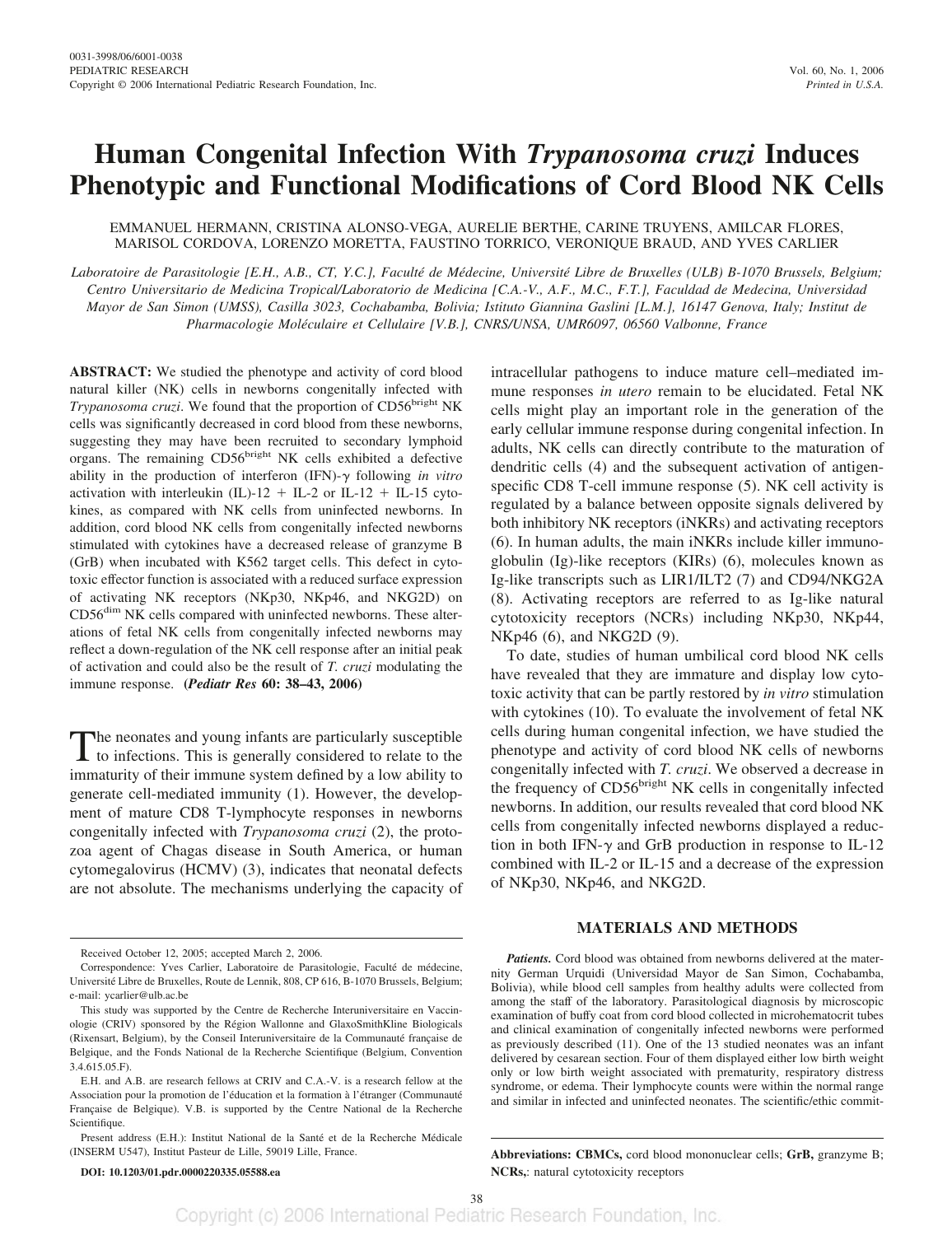tees of Universidad Mayor de San Simon and Université Libre de Bruxelles approved this study, and we obtained informed written consent of the mothers before blood collection.

*Cell sample isolation.* Blood was collected in endotoxin-free heparinized tubes (Becton Dickinson, Erembodegem, Belgium). Cord blood mononuclear cells (CBMCs) and peripheral blood mononuclear cells (PBMCs) from adults were then isolated by Nycoprep density gradient centrifugation (Nycomed Pharma AS, Oslo, Norway) and cryopreserved. All assays were performed with thawed cells.  $CD56^+$  cells were isolated (purity  $>95\%$ ) from cryopreserved CBMCs or PBMCs by positive selection using magnetic beads conjugated to anti-CD56 (Miltenyi Biotec, Auburn, CA).

*Cell cultures.* CBMCs and PBMCs  $(0.5 \times 10^6/\text{mL})$  were cultured in polypropylene tubes containing RPMI 1640 supplemented with 10% heatinactivated fetal calf serum (FCS), 100 U/mL of penicillin G and 100  $\mu$ g/mL of streptomycin (all from Cambrex Bio Science, Verviers, Belgium). Cells were stimulated either with IL-12 (1 ng/mL)  $+$  IL-2 (10 U/mL) or IL-12 (1 ng/mL) + IL-15 (100 ng/mL) for 24 h at 37°C in 5% CO<sub>2</sub> atmosphere [IL-12 and IL-15 were purchased from R&D Systems Europe (Abingdon, United Kingdom) and IL-2 from Cambrex Bio Science]. Cells were also stimulated with live *T. cruzi* trypomastigotes (Tehuantepec strain) in the presence or absence of IL-15 (1 ng/mL) in a 2:1 parasite-to-cell ratio for 24 h at 37°C in 5%  $CO<sub>2</sub>$  atmosphere. To detect intracellular IFN- $\gamma$ , we added the protein secretion inhibitor brefeldin A  $(10 \mu g/mL)$  (Sigma Chemical Co.) for the last 4 h of the culture.

*Flow cytometry analysis.* Phenotypic studies of CBMCs and PBMCs were performed by flow cytometry analysis using various combinations of the following monoclonal antibodies (MABs): CD3-PercP or -APC, CD16 biotin-streptavidin-PE or –fluorescein isothiocyanate (FITC) and IFN- $\gamma$ -FITC (all from Becton Dickinson). Anti-CD56-APC or -phycoerythrin (PE) and anti-NKG2A-PE (CD159a) were purchased from Coulter-Immunotech (Marseille, France) while anti-NKG2D-PE was from R&D Systems Europe. Unconjugated anti-CD158a (EB6, anti-KIR2DL1/KIR2DS1), and -CD158b (GL183, anti-KIR2DL2/3/KIR2DS2), were obtained from Coulter-Immunotech; anti-CD158e (DX9, anti-KIR3DL1), anti-CD158k (DX31, anti-KIR3DL2), and anti-CD94 (DX22) were provided by DNAX (Palo Alto, CA); anti-ILT2 (CD85j) provided by D. Mason (Oxford, UK); and anti-NKp30 and -NKp46 provided by L. Moretta. Data acquisition and analysis were performed using a Becton Dickinson FACScalibur flow cytometer and CELLQuest software.

*GrB enzyme-linked immunospot (ELISPOT) assay.* To evaluate the cytolytic activity of NK cells, we used a human GrB ELISPOT assay (Becton Dickinson). Immunospot M200 plates were coated overnight at 4°C with anti-human GrB capture antibody (5  $\mu$ g/mL). The plates were then blocked with RPMI 10% FCS for 2 h at room temperature. After discarding medium, ELISPOT assays were performed as follows: isolated  $CD3$ <sup>- $CD56$ <sup>+</sup> NK cells</sup> were first stimulated or not with IL-12 (1 ng/mL) + IL-2 (10 U/mL) in culture medium for 24 h and washed before counting viable cells using trypan blue exclusion.  $1 \times 10^5$  NK cells were added into Immunospot plates and cultured for 16 h in the presence or absence of  $1 \times 10^4$  K562 cell lines (LGC Promochem, Molsheim, France) as target cells (ratio: 10:1). Following cellular incubation, plates were washed and biotinylated anti-human GrB detection antibody was added at a final concentration of  $2 \mu g/mL$ . Plates were then incubated for 2 h, washed three times, and horseradish peroxidase-avidin diluted 1:100 in phosphate-buffered saline containing 10% FCS was added. After 1 h of incubation and washing, the spots were developed using a solution consisting of 3-amino-9-ethylcarbazole (Sigma Chemical Co.) freshly diluted 1:30 in 0.1 mol/L of sodium acetate, pH 5.0. The solution was filtered and  $H_2O_2$  was added to a final concentration of 0.0005%. After incubation at room temperature for 1 h, the number of spots was counted with an image analyzer (Carl Zeiss Vision Imaging Systems; Zeiss, Jena, Germany).

*Statistical analysis.* The data medians were compared between either adults or uninfected newborns or between uninfected and congenitally infected newborns by using the Mann-Whitney *U* test. Statistical significance was accepted if  $p < 0.05$ .

## **RESULTS**

*Decreased proportion of CD56bright cord blood NK cells in congenitally infected newborns.* While  $CD3\text{-}CD56\text{-}CD16\text{+}$ NK cells have been described as immature cells (12), CD3<sup>-</sup>CD56<sup>dim</sup>CD16<sup>+</sup> NK cells and CD3<sup>-</sup>CD56<sup>bright</sup> CD16dim/neg NK cells define two functionally distinct mature NK cell subsets (13). The CD56bright NK cells secrete high

levels of cytokines, but are poorly cytotoxic, while CD56<sup>dim</sup> NK cells appear to be mainly cytotoxic effector cells. We have compared the proportions of these subsets between uninfected newborns  $(M-B-)$  and healthy adults, or between uninfected and congenitally infected  $(M+B+)$  newborns.

The main characteristics of cord blood NK cells compared with adults were that they contained a significantly higher proportion of  $CD3$ <sup>-</sup> $CD56$ <sup>-</sup> $CD16$ <sup>+</sup> NK cells (Fig. 1) and expressed a higher level of CD161 (data not shown). This is consistent with an increased frequency of immature NK cells in cord blood, CD56 being expressed at later differentiation stages than CD161 (14). Interestingly, *T. cruzi* infection did not affect the size of the immature  $CD3$ <sup>- $CD56$ </sub>- $CD16$ <sup>+</sup> sub-</sup> set of cord blood NK cells. By contrast, the congenital infection significantly decreased the proportion of CD56bright NK cells in  $M+B+$  newborns, a subset expanded in  $M-B-$  cord blood compared with adults (Fig. 1). We found that the proportions of both  $CD56^{\text{bright+dim}}$  and  $CD56^{\text{-}}CD16^+$  NK cells among  $CD3^-$  negative cells (median:  $M-B-$ : 45.0%, range:  $29.8 - 69.6$ ,  $n = 12$  *versus* M+B+: 41.2%, range:



**Figure 1.** Analysis of NK cell subsets *among* CBMCs and PBMCs. (*A*) Representative dot plots showing the different NK cell subsets in  $M-B-$  and  $M+B+$  newborns. The proportion of CD56<sup>bright</sup>CD16<sup>+/-</sup> NK cells among  $CD3$ <sup>-</sup> negative cells is indicated. (*B*) Individual data with the percentages for all NK cell subsets among CD3<sup>-</sup>CD56<sup>+/-</sup> NK cells in M-B- (*squares*, *n* = 16) or in  $M+B+$  newborns (*triangles*,  $n = 12$ ) and in adults (*diamonds*,  $n =$ 6); bars indicate the median;  $* p < 0.01$  M-B- vs M+B+ newborns;  $* p <$  $0.01$  M $-B - vs$  adults.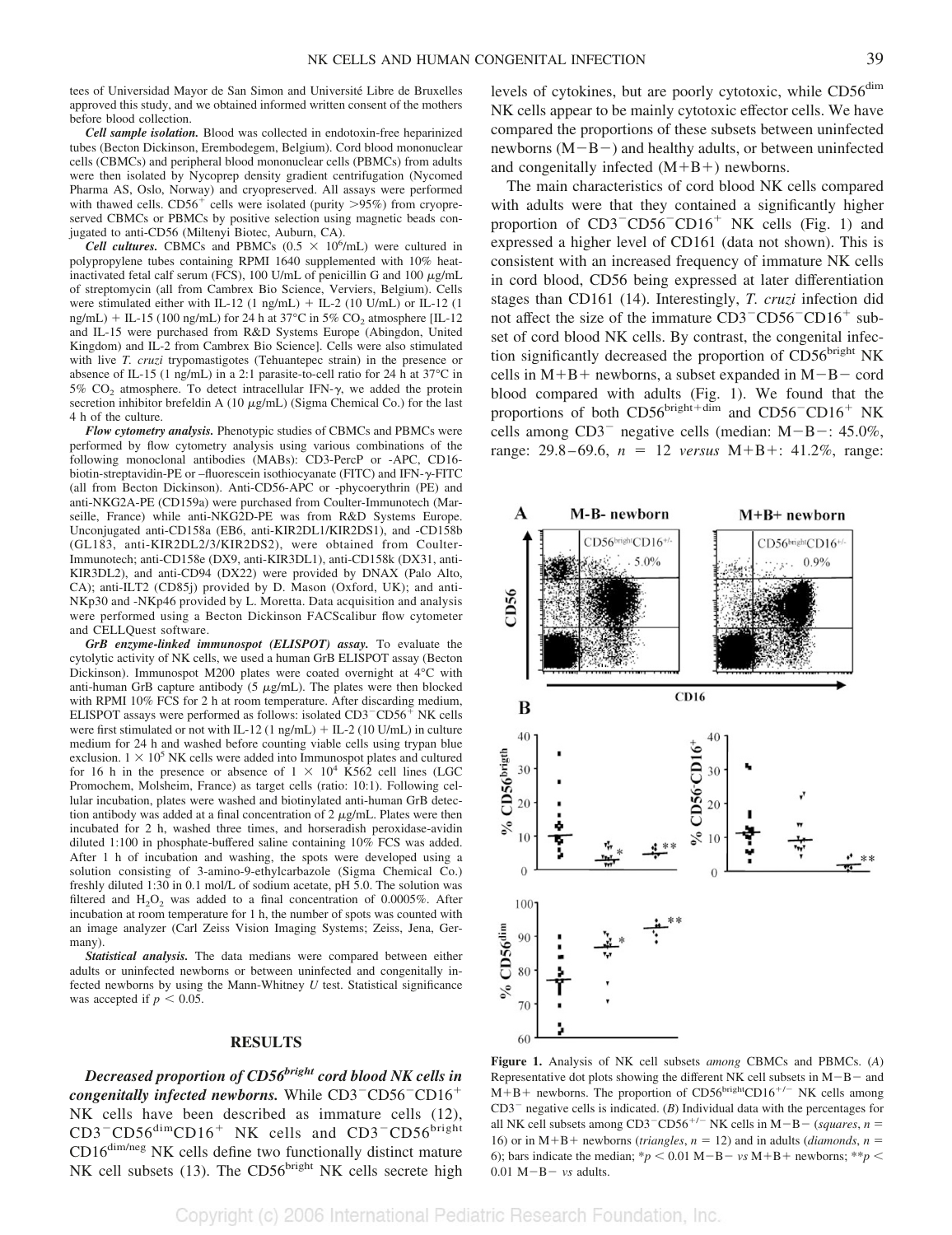$27.0 - 60.5$ ,  $n = 11$ ) were unchanged between groups of newborns. The level of total lymphocytes being similar to those of the controls, these data suggest that the decreased proportion of CD56<sup>bright</sup> NK cells in congenitally infected newborns likely reflects a loss of these cells and is not due to an increase in absolute numbers of CD56<sup>dim</sup> NK cells.

*Defective IFN-γ production by CD56<sup>bright</sup> cord blood NK cells from congenitally infected newborns.* CBMCs or PB-MCs were stimulated with IL-12 + IL-2 or IL-12 + IL-15 for 24 h, and the intracellular content of IFN- $\gamma$  was measured among  $CD56<sup>bright</sup> NK cells$  (Fig. 2). The unstimulated cells did not produce IFN- $\gamma$  (data not shown), while the addition of both combination of cytokines widely increased the frequency of CD56<sup>bright</sup> NK cells producing IFN- $\gamma$  in uninfected newborns and adults. The frequency of cord blood CD56bright NK cells that produce IFN- $\gamma$  in response to IL-12 + IL-2 and to a lesser extent IL-12  $+$  IL-15 was significantly reduced in  $M+B+$  newborns compared with  $M-B-$  newborns. These results demonstrate that congenital infection with *T. cruzi* was associated with cord blood CD56bright NK cells producing very low level of IFN- $\gamma$  in response to cytokine stimulation.

We also tested whether *in vitro* exposure of cord blood NK cells to live *T. cruzi* could trigger secretion of IFN- $\gamma$ . For this



Figure 2. IFN- $\gamma$  production by NK cells. CBMCs or PBMCs were stimulated with IL-12 in combination with either IL-2 or IL-15 for 24 h, with IL-15 and live *T. cruzi* (Tc) alone or in combination. (*A*) Representative dot plots showing IFN- $\gamma$  production. The proportion of CD3<sup>-</sup>CD56<sup>bright</sup> NK cells positive or not for IFN- $\gamma$  is indicated. (*B*) Individual data and median of percentages of IFN- $\gamma$  positive cells among CD3<sup>-</sup>CD56<sup>bright</sup> NK cells from  $M-B-$  (*squares*,  $n = 9$ ) or from  $M+B+$  (*triangles*,  $n = 6$ ) newborns or adults (*diamonds*,  $n = 6$ ) are shown; \* $p < 0.05$  M-B-  $vs$  M+B+ newborns;  $**p < 0.05 \text{ M}-\text{B}-\text{ vs } \text{ adults}; \; \dot{\tau}p < 0.01 \text{ M}-\text{B}-\text{ vs } \text{ adults}.$ 

purpose, CBMCs and PBMCs were incubated with live *T. cruzi* alone or in combination with IL-15 for 24 h (Fig. 2). In contrast to cord blood NK cells, NK cells from some adults could produce a large amount of IFN- $\gamma$  after stimulation with *T. cruzi* alone. IFN- $\gamma$  was more easily detected when IL-15 was added with parasites into the culture medium. In this last condition, a majority of CD56bright NK cells from adults secreted IFN- $\gamma$  while the proportion of cord blood CD56<sup>bright</sup> NK cells from both groups of newborns that did produce IFN- $\gamma$  was reduced (Fig. 2). These data demonstrate that cord blood NK cells can produce IFN- $\gamma$  upon stimulation with live parasites *in vitro* without significant differences between uninfected and infected newborns.

*Reduced cytolytic activity of CD56dim cord blood NK cells from congenitally infected newborns.* We investigated whether GrB production by cord blood NK cells could also be affected in  $M+B+$  newborns. GrB release in response to  $IL-12 + IL-2$  stimulation was measured by ELISPOT against the NK sensitive–target cell line K562. As a control, purified  $CD56<sup>+</sup>$  NK cells stimulated with IL-12 + IL-2 produced low number of spots in the absence of K562 cells in both newborns and adults (data not shown). As shown in two independent experiments with different donors (Fig. 3), the addition of target cells to NK cells induced GrB release in uninfected newborns and adults. By contrast, NK cells from congenitally infected newborns displayed a lower level of GrB spots, suggesting a reduced cytotoxic potential.

*Congenital T. cruzi infection is associated with decreased expression of NK cell–activating receptors on cord blood CD56dim NK cells.* We also investigated whether the presence of live parasites in congenitally infected newborns could have affected the expression of activating NK receptors (NKp30, NKp46, and NKG2D) on NK cells (Fig. 4). The level of expression of NCRs tended to be higher in  $M-B$  newborns than in adults as well as the density of NKG2D and NKp30 among cord blood  $CD56<sup>bright</sup> NK$  cells (Fig. 4 *A* and *B*). Interestingly, *T. cruzi* infection was associated with a modulation of activating NK receptor expression on CD56<sup>dim</sup> NK cells. Figure 4 (*A*, *C*, and *E*) shows a lower mean density of



Figure 3. NK cell cytotoxic activity. Purified CD56<sup>+</sup> NK cells were stimulated for 24 h with IL-12 + IL-2 before being incubated with K562 cells for 16 h into Immunospot plates. Two independent experiments are represented. Black, white, and hatched histograms represent results obtained in adults, uninfected  $(M-B-)$  and *T. cruzi*–infected newborns  $(M+B+)$ , respectively.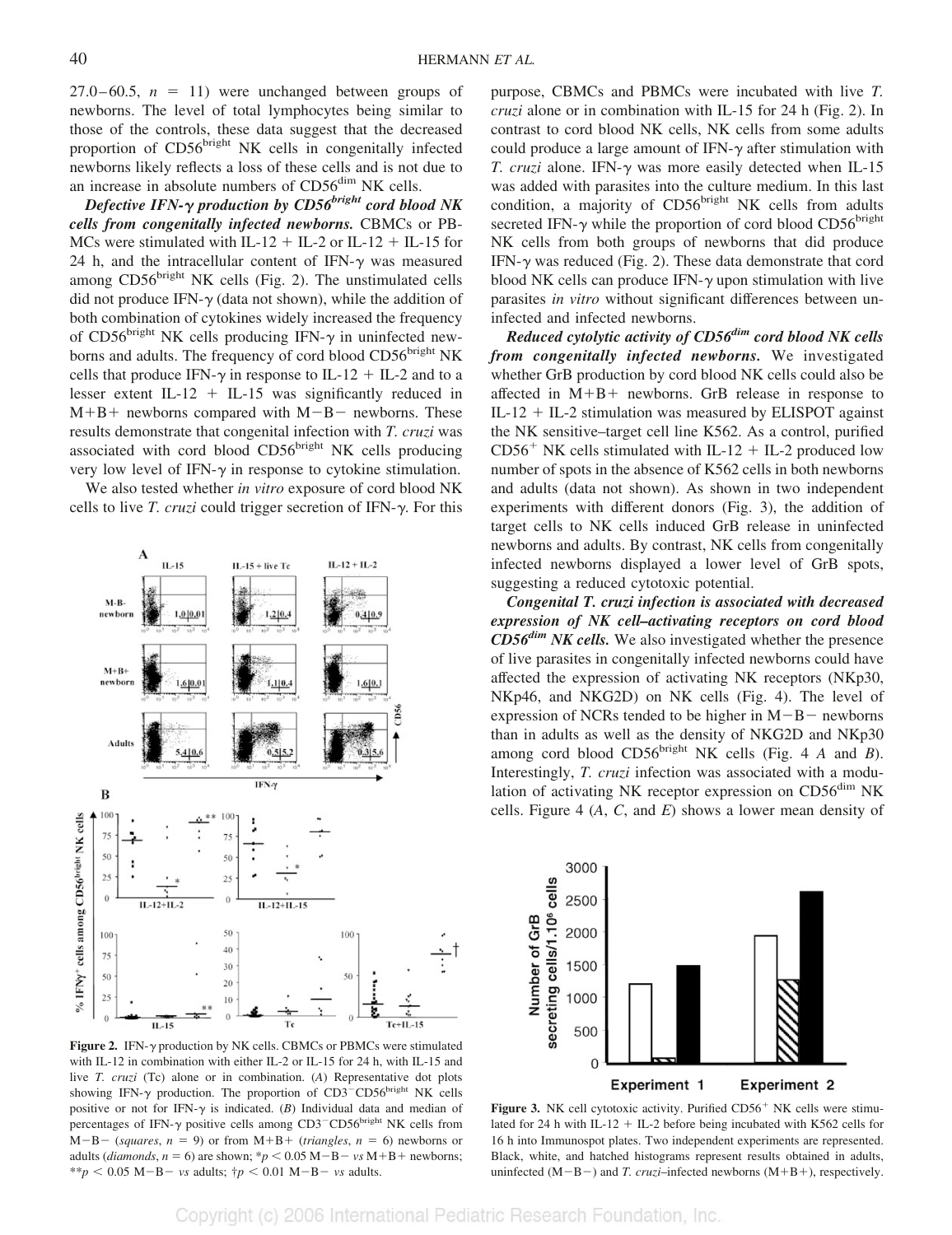

**Figure 4.** Expression of activating NK receptors. (*A* and *B*) Individual data and median of the mean fluorescence intensity (MFI) of NKp30, NKp46, and NKG2D, respectively, on CD3<sup>-</sup>CD56<sup>dim</sup> and CD3<sup>-</sup>CD56<sup>bright</sup> NK cells from  $M-B - (squares, n = 7)$  and  $M+B + (triangles, n = 9)$  newborns or adults  $(diamond, n = 7); *p < 0.05, M-B- vs M+B+ newbons; **p < 0.05,$  $M-B - vs$  adults;  $\dagger p < 0.01$ ,  $M-B - vs$   $M+B +$ ;  $\dagger p < 0.01$ ,  $M-B - vs$ adults. (*C*, *D*, and *E*) Representative histogram staining of NKp30, NKp46, and NKG2D molecules among total NK cells from one  $M-B - (thin lines)$ and from one  $M + B + (bold lines)$ ; the peak with dashed lines (A) represents the staining with a matched MAB isotype.

expression of NKp30 and NKG2D in  $M+B$  + newborns compared with  $M-B$  newborns. More strikingly, a significant down-regulation of the mean surface density of NKp46 was detected in  $M+B+$  newborns that led to a level of expression twice less intense than those of control newborns (Fig. 4*A* and *D*). By contrast, the expression of activating NK receptors on cord blood CD56bright NK cells was more stable. Taken together, these results show the pattern of NCRs expression in  $M+B+$  newborns resemble that observed in adults with a reduced surface density of NK cells expressing NKp30 and NKp46 compared with uninfected newborns.

*Expression of inhibitory NK cell receptors on cord blood NK cells is not significantly modulated by congenital infection.* In addition to activating receptors, we studied the surface expression of KIR (CD158a, CD158b, CD158e, CD158k), ILT-2 (CD85j), and CD94/NKG2A (CD94/CD159a) inhibitory NK receptors. Of note, CD158a and CD158b MABs also recognize activating CD158h and CD158j NK receptors, respectively. Most of  $CD56<sup>bright</sup> NK cells (90–100%) were$ found to express high levels of CD94/NKG2A, and little KIR and ILT2, in all newborns and adults without any difference between groups (data not shown). The expression of NKG2A was up-regulated on CD56<sup>dim</sup> cord blood NK cells compared with adults (Fig. 5), but the congenital infection with *T. cruzi* did not affect the expression of this inhibitory receptor. The expression of KIRs was essentially found on CD56<sup>dim</sup> NK cells and Figure 5 shows that the frequency of CD158a,



**Figure 5.** Expression of inhibitory NK receptors. Figures indicate the individual data and the median proportions of positive NK cells; for CD94, CD158a, b, e and k, and ILT2: M-B- (*squares*),  $n = 7-9$ ; M+B+ (*triangles*),  $n = 7-9$ ; adults (*diamonds*),  $n = 4-6$ ; for NKG2A (M-B-:  $n = 18$ ;  $M+B+: n = 13$ ; adults:  $n = 11$ ); \* $p < 0.01$ ,  $M-B-$  *vs* adults; \*\* $p < 0.05$  $M-B - vs$  adults;  $\dagger p < 0.05$ ,  $M-B - vs$   $M+B+.$ 

CD158e, and CD158k was globally lower in  $M-B-$  cord blood compared with adults. The expression of KIR or ILT2 was not profoundly altered between both groups of newborns, although the expression of CD158a, CD158b, and CD158e tended to be down-regulated in congenitally infected newborns. We cannot, however, conclude whether CD158a and b down-modulation is due to a decreased of the inhibitory and/or the activating form of KIR. Globally, these results suggest that inhibitory NK cell receptor expression is not correlated with congenital infection by *T. cruzi*.

#### **DISCUSSION**

To characterize the phenotype and function of cord blood NK cells during infection, we studied newborns infected *in*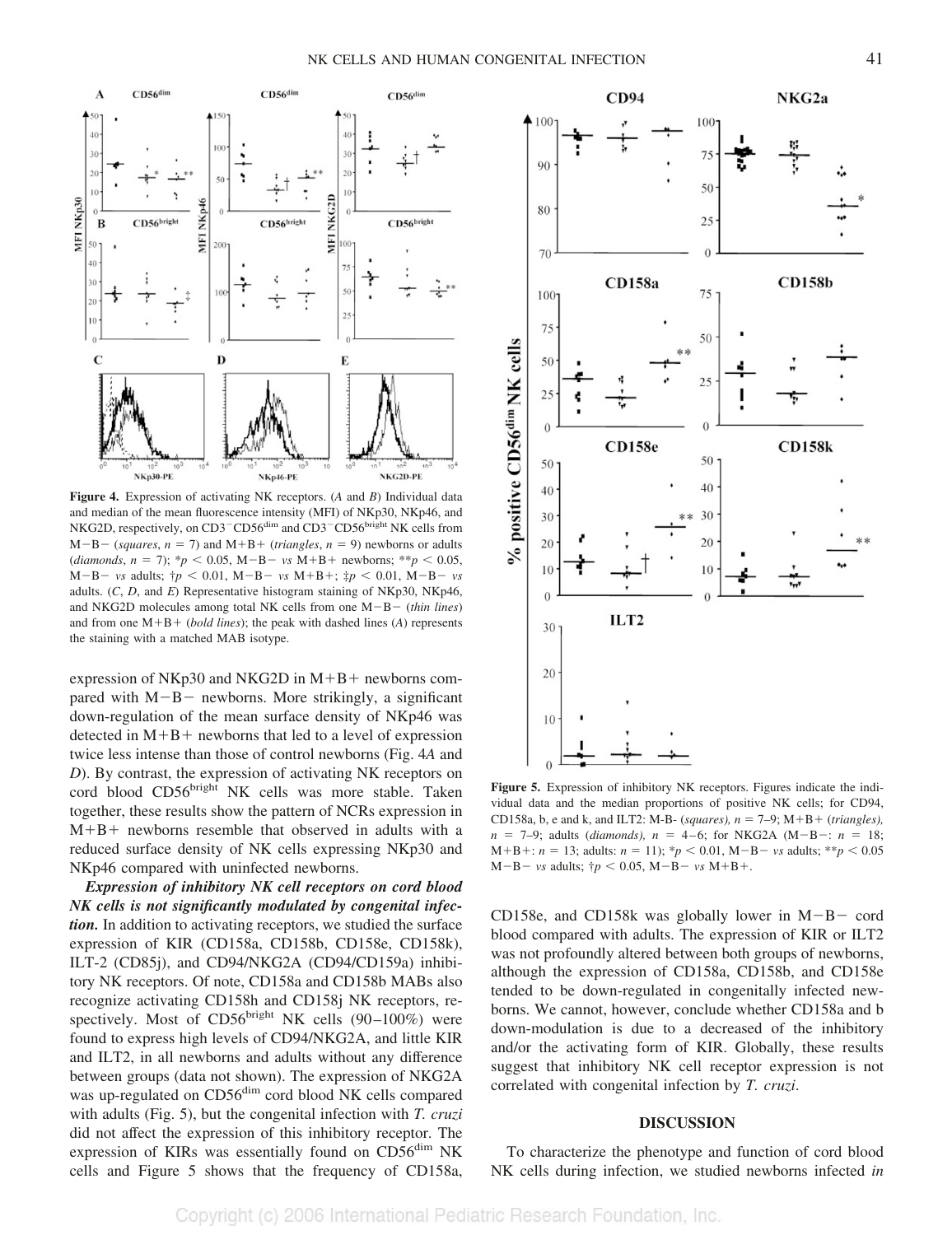*utero* with *T. cruzi* and presenting a patent parasitemia at birth. Our work demonstrates a loss of circulating CD56bright NK cells in such congenitally infected newborns. The remaining cord blood NK cells displayed a reduced ability to perform effector functions as well as a reduced expression of NCRs and NKG2D on CD56<sup>dim</sup> NK cells.

Various hypotheses can be considered to explain alterations of cord blood NK cells in newborns congenitally infected with *T. cruzi*. One possibility to account for their weak response to IL-12 combined with either IL-15 or IL-2 relates to a defect in the IL-12 signaling pathway. However, both the expression of IL-12R $\beta$ 1 on resting NK cells and the ability of IL-12 and IL-2 to up-regulate the expression of IL-12R $\beta$ 2 on CD56<sup>bright</sup> NK cells were not altered in infected newborns (data not shown), arguing against a generalized NK cell defect in response to IL-12.

A second possibility relates to the level of expression of activating NK receptors because a strict correlation between NCR density and NK cell mediated cytotoxicity has been reported *in vitro* (15). Indeed, a decreased surface expression of NKp30, NKp46, and NKG2D on cord blood CD56<sup>dim</sup> NK cells was observed in congenitally infected newborns, in agreement with previous reports of patients infected with human immunodeficiency virus (16) or with acute myelogenous leukemia (17). Because  $CD56<sup>dim</sup> NK$  cells were the main cells involved in NK cytotoxic functions, these alterations in the level of activating NK receptors might contribute to the defective release of GrB in the presence of K562 cells. In addition, the decreased surface expression of NKG2D in congenitally infected newborns might be the result of direct contact with its natural ligands (18). Alternatively, this downmodulation might also be mediated by soluble factors such as transforming growth factor- $\beta$  (TGF- $\beta$ ), a cytokine known to down-regulate the surface expression of NKp30 and NKG2D (19). Of note, *T. cruzi* needs to activate the TGF- $\beta$  signaling pathway to infect cells (20), thus possibly modulating the expression of receptors triggering NK cell activation. Whether the reduced expression of NK cell–activating receptors in infected newborns is induced by exposure to foreign pathogens and could be a way to evade the host innate immune response remains an interesting and open question.

Finally, a third possibility relates to the selective loss of activated CD56bright NK cell subsets in CBMCs of congenitally infected newborns, either due to their migration from the periphery to secondary lymphoid organs or to sites of infection (21,22) or through apoptosis. It has indeed been shown that *in vitro* stimulation of NK cells by IL-15 or IL-2  $+$  IL12 induces early IFN- $\gamma$  and tumor necrosis factor- $\alpha$  (TNF- $\alpha$ ) production followed by NK cell apoptosis and a decline in cytokine production (23) and that NK cell functions were inhibited after IL-12 priming (24). These data, as well as others obtained in mice (25,26), suggest that fetal NK cells were submitted to a primary activation following *in utero* infection before their effector functions were down-regulated, as part of a homeostatic control of the NK cell response after an initial peak of activation.

Experimental models have shown that NK cells play a crucial role in immunity against *T. cruzi* (27). However, the role of NK cells during human *T. cruzi* infection is still unclear. Indeed, our study is the first to show the ability of *T. cruzi* to induce IFN- $\gamma$  production by human adult NK cells. This is consistent with the ability of other parasites to activate these cells (28,29). The low production of IFN- $\gamma$  by cord blood NK cells following *T. cruzi* stimulation *in vitro* may be attributed to their immaturity, as revealed by the high proportion of NK cells positive for CD161 and NKG2A (14) compared with adults. However, we extend these results by showing that *in vitro* stimulation with live *T. cruzi* and IL-15 led to higher IFN- $\gamma$  production by neonatal NK cells. Indeed, *in vivo*, live parasites are present in congenitally infected newborns, and IL-15, although in lower amounts than in adults, is also produced by cord blood cells (30). Although the direct cytotoxicity of cord blood NK cells against *T. cruzi* was not investigated in the present work, this indicates that neonatal NK cells, at least as a potential source of IFN- $\gamma$ , might be involved in early life immunity against intracellular pathogens.

On the other hand, it could be considered that alterations of NK cell function and/or of NCRs and NKG2D expression in  $M+B+$  newborns could have contributed to their susceptibility to congenital infection. However, we have previously shown that congenitally infected newborns were able to generate a parasite-specific CD8 T-cell response (2), arguing against an initial immunodeficiency, like this suggesting that their NK-cell immune response is most likely effective.

In conclusion, the cord blood NK cell response appears to be reduced after congenital transmission of *T. cruzi*. It remains to clarify whether this impaired NK cell immune response is a physiological result of their early participation in the fetal immune response or whether the presence of live *T. cruzi* modulates the immune response, which could represent a way for the parasite to improve its survival into the host.

*Acknowledgments.* We thank Eduardo Suarez and the staff of the maternity German Urquidi (Cochabamba, Bolivia) for the management of patients; Mary-Cruz Torrico, Rudy Parrado, Miguel Guzman, and Marco Antonio Solano (CU-METROP/LABIMED, UMSS, Cochabamba, Bolivia) for performing the serological and parasitological diagnosis of patients; and Virginie Verscheure (Vaccine and Mucosal Unit, Erasme Hospital, Brussels, Belgium) for helping in ELISPOT analysis. We are grateful to Valérie Verhasselt, Eric Muraille, and Franck Remoue for their comments on the manuscript.

#### **REFERENCES**

- 1. Adkins B, Leclerc C, Marshall-Clarke S 2004 Neonatal adaptive immunity comes of age. Nat Rev Immunol 4:553–564
- 2. Hermann E, Truyens C, Alonso-Vega C, Even J, Rodriguez P, Berthe A, Gonzalez-Merino E, Torrico F, Carlier Y 2002 Human fetuses are able to mount an adultlike CD8 T-cell response. Blood 100:2153–2158
- 3. Marchant A, Appay V, Van der Sande M, Dulphy N, Liesnard C, Kidd M, Kaye S, Ojuola O, Gillespsie GM, Vargas Cuero AL, Cerundolo V, Callan M, McAdam KP, Rowland-Jones SL, Donner C, McMichael AJ, Whittle H 2003 Mature CD8(+) T lymphocyte response to viral infection during fetal life. J Clin Invest 111:1747–1755
- 4. Cooper MA, Fehniger TA, Fuchs A, Colonna M, Caligiuri MA 2004 NK cell and DC interactions. Trends Immunol 25:47–52
- 5. Geldhof AB, Van Ginderachter JA, Liu Y, Noel W, Raes G, De Baetselier P 2002 Antagonistic effect of NK cells on alternatively activated monocytes: a contribution of NK cells to CTL generation. Blood 100:4049–4058